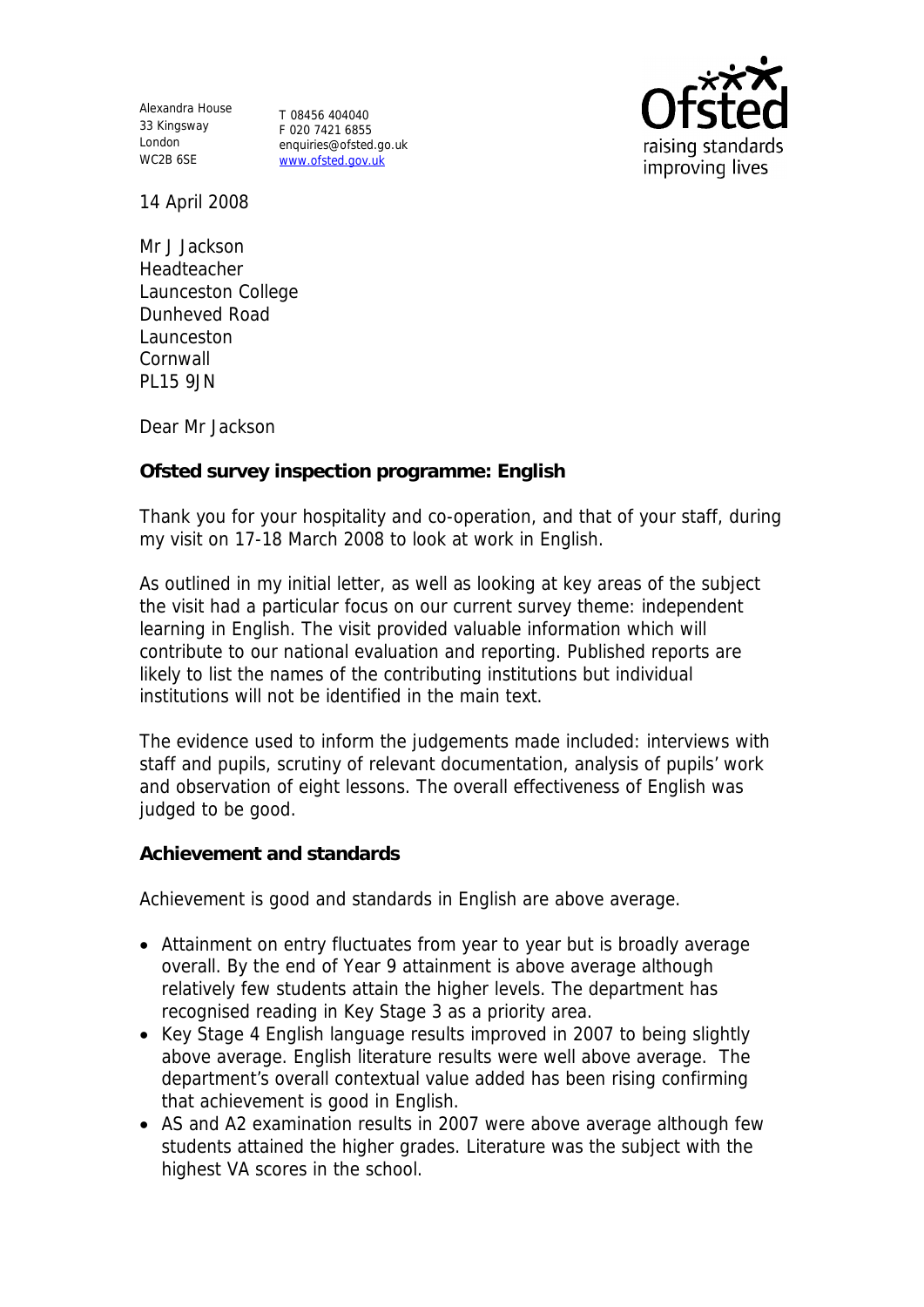All students, including those with learning difficulties and/or disabilities achieve equally well.

**Quality of teaching and learning of English**

The quality of teaching and learning in English is good.

- The department has a long tradition of teachers agreeing what constitutes good teaching. Teachers implement the minimum agreed requirement consistently and often do significantly better.
- Teaching observed was never less than good with some outstanding features. Teachers are well prepared, receive their students at the door and start the lesson promptly. They vary activities offering differentiated tasks and continuously evaluating work. Their good questioning strategies elicit good responses from students who clearly like English.
- Lessons offer many opportunities for self and peer evaluation. Teachers show a high level of trust in their students who respond in a mature way. Teachers are now setting extension work in order to stretch the higher attainers further.
- Assessment is outstanding. It gives students a very clear idea of how well they are doing, what they need to do next to improve their work and how to attain the targets agreed with them. Assessment also constantly revisits targets.

## **Quality of curriculum**

The quality of the curriculum in English is good.

- Last year's strong focus on writing in Key Stage 3 has produced significant improvements. Currently the department is successfully focusing on improving reading in Key Stage 3.
- The department has been successful in ensuring that students understand what is required of them in tests and examinations. Booster classes focus successfully on implementing the marking scheme with students being given opportunities to evaluate their own and each other's work.
- Students speak highly of the strong and exciting enrichment programme. Links and visits enhance opportunities to celebrate British cultural diversity.

**Leadership and management of English**

Leadership and management of English are good with some outstanding features.

 The new head of department has worked hard and successfully to improve on an already good department. She has established effective working links with colleagues in the department with the result that planning and implementation are producing very good results.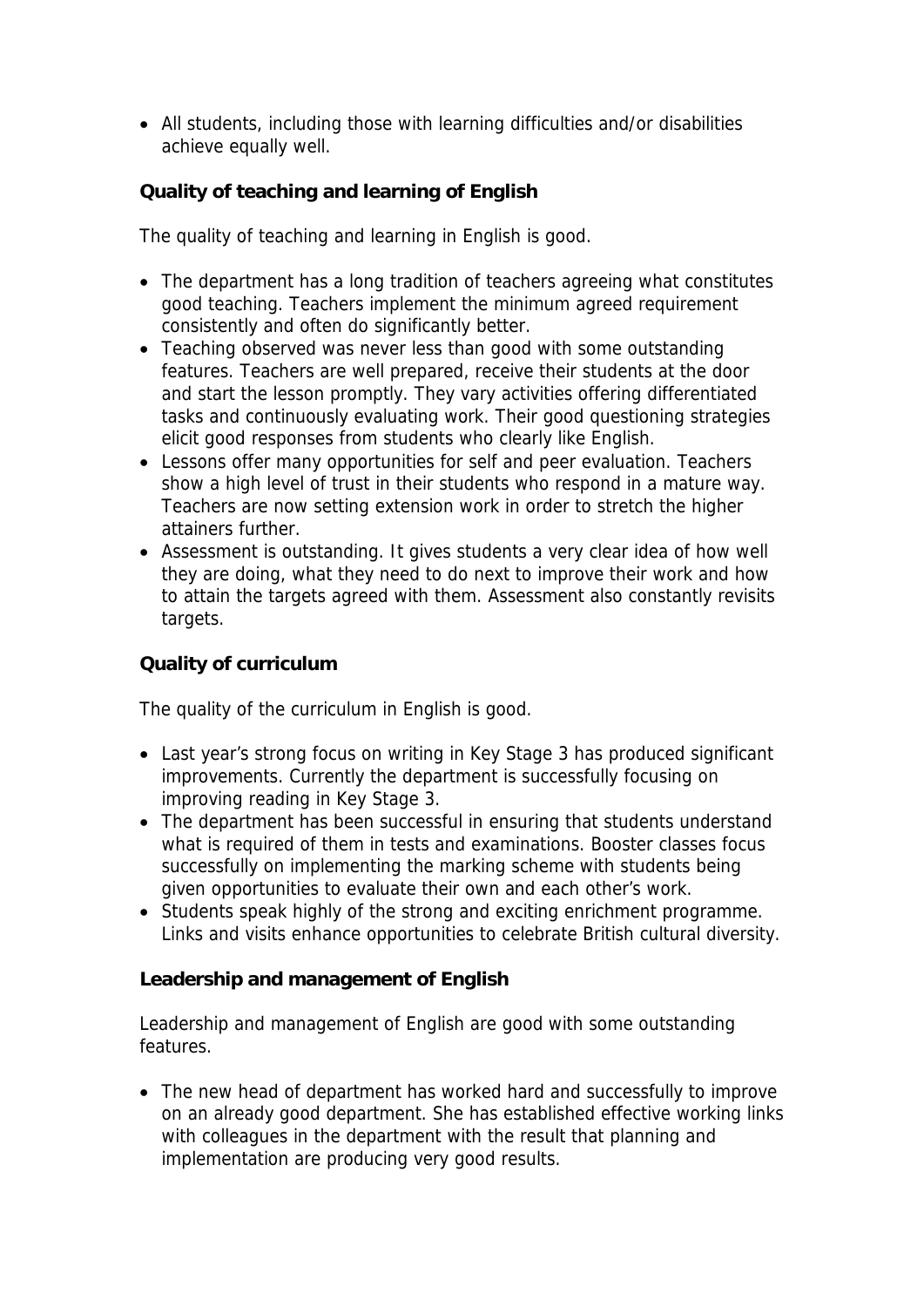- Planning is comprehensive and is based on excellent self evaluation and outstanding assessment. Consequently, schemes of work are very good and this leads to effective lesson planning.
- The department and the school's senior leaders fully understand what is going well and what needs to be improved, for example ensuring that higher attainers perform better. One of the direct results of this understanding has been the improvement in standards with more students currently set to attain the higher levels and grades in 2008. Another has been the improvements in writing made in Key Stage 3. Currently, work is being done on further improving reading in Key Stage 3 as a priority.

**Independent learning in English** 

Provision for independent learning is good.

- Students speak very highly of the way that they are fully trusted by their English teachers. The result is that they feel that they are being allowed to be independent and to make choices in their learning.
- Opportunities to work independently are routine with students responding in a mature way. Sixth form students are expected to research a literary subject and to make a presentation of findings to their peers.
- Students, especially the older ones, use ICT routinely and carry out independent research.

**Inclusion**

Inclusion in English is good.

- Students say that the English department is a "home from home." They speak very highly of their teachers and quite clearly feel included in all aspects of its work.
- Teachers vary activities as a matter of routine thus ensuring that all preferred learning styles are given opportunities to be productive.
- The department has recognised that higher attainers need to be stretched further. Consequently, there is a current successful focus on ensuring that extension work is offered and that booster classes are put on regularly.

**Areas for improvement, which we discussed, included:**

- improving reading standards further in Key Stage 3; and
- raising the standards of higher attainers especially in Key Stage 3 and in the sixth form.

I hope these observations are useful as you continue to develop English in the school.